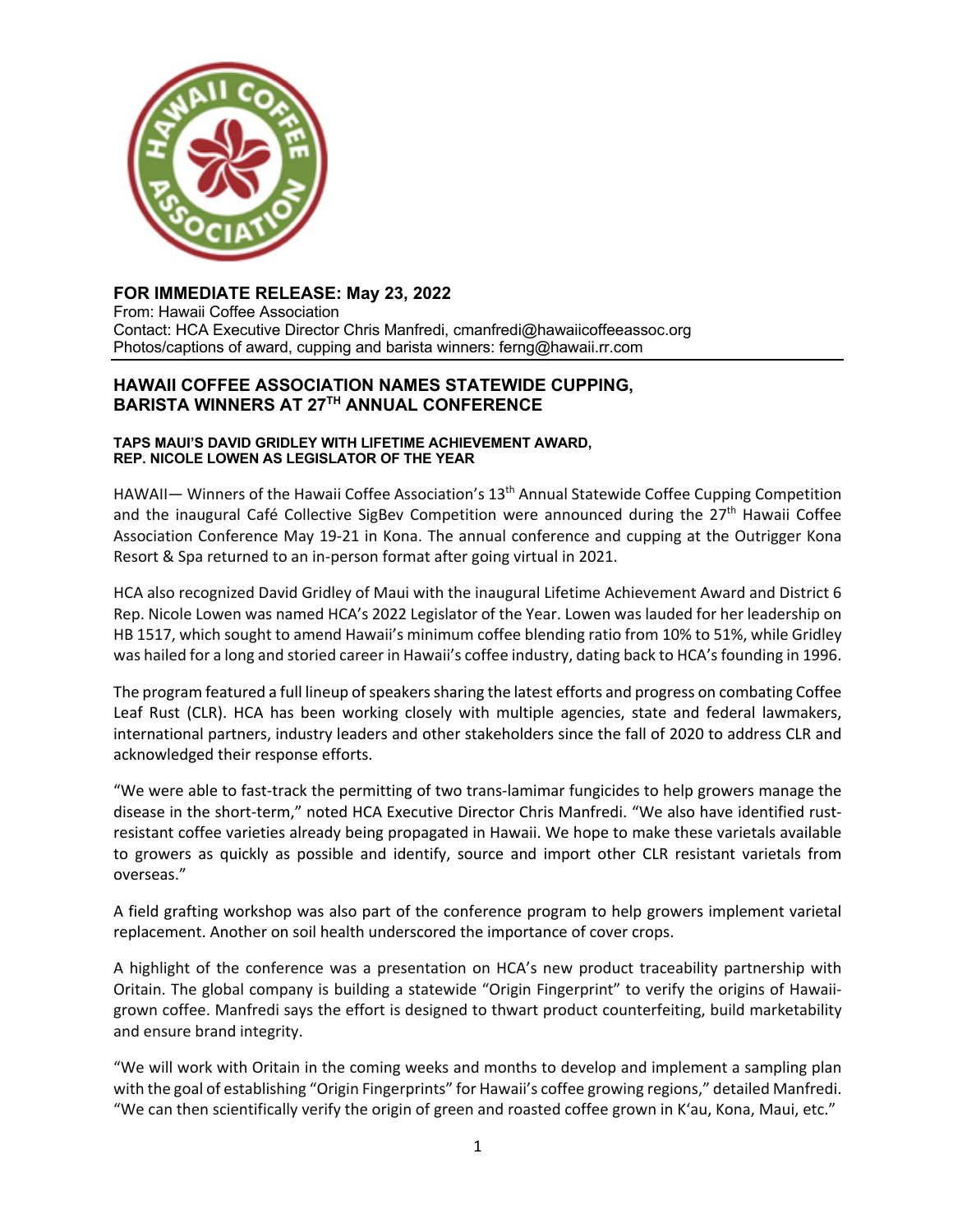The conference schedule also included a keynote by Jennifer "Vern" Long of World Coffee Research; an inaugural Seed-to Brew Roundtable; cupping and roasting workshops; and the election of HCA's Board of Directors and officers.

## **Statewide Cupping Competition Results**

Ninety-four entries vied in the 13<sup>th</sup> Statewide Hawaii Coffee Association Cupping Competition. Brittany Horn, HCA cupping committee chair and co-owner of Pacific Coffee Research, notes the competition "continues to get tighter and tougher each year," adding this year's field boasted a record top score of 87.45. The top three scoring coffees were from different districts on Hawaii Island: Kona, Hawaii (east side) and Ka'u. All of them were fruit-dried coffees (natural process) and inoculated with a specified yeast strain at some point during the drying process.

The top-scoring coffee was a Gesha variety produced by Geisha Kona Coffee. Arakawa Coffee and Tea Plantation of the Hawaii District entered a blend of Typica and Caturra varieties placing second with a score of 87.30. JN Farms of Ka'u received a score of 86.90 with a Red Bourbon variety.

The top 10 highest scoring coffees were recognized and awards were also presented to the top coffees produced in Hawaii Department of Agriculture-recognized growing regions located throughout the islands. Top placing coffees by district included Oahu's Maunawili Coffee's Pink, Yellow and Red Bourbon variety earning 86.75, Olinda Organic Farm of Maui earning 83.75 with a Red Catuai variety, Hog Heaven Coffee's Typica variety of Hamakua earning 83.25, and Kauai Coffee Company's Mundo Novo variety scoring 81.75.

"We encourage experimentation, testing new varieties, and innovative processing methods, because it is clear that growers who do this, and do it well, are rewarded with consistently elevated scores," explains Horn. "As they say, rising tides raise all ships. So, my sincerest desire is the growers of these award-winning coffees share in their success by collaborating within our community and working together as we navigate the ever-changing landscape of the coffee value chain."

Kona-based PCR organized the competition utilizing a judging panel comprised of local licensed Q graders led by Madeleine Longoria Garcia, PCR co-owner. The panel included Alakai Kapanui, head roaster at PCR, Max Maemori, director of Island Liquid, Marc Marquez, coffee director at Savor Brands and Dave Hall, owner of Small Kine Coffee Consulting. Horn served as head competition facilitator and was assisted by PCR's roaster assistant Meg Duka and production assistant Eric Musil.

The panel employed the standard Specialty Coffee Association's cupping methodology and scoring format. Coffee cupping is a combination of art and science where coffees are evaluated and scored based on a variety of subtle characteristics: flavor, aroma, acidity, aftertaste, body, balance, overall cup experience, presence of sweetness, lack of defect and uniformity.

#### **Six Baristas Vie in Inaugural Competition**

Mack McDonald of Outpost Coffee took first place in the first HCA Café Collective SigBev Competition at HiCO in Kona. Alakai Kapanui of Pacific Coffee Research placed second with Janine Janke of YWAM Ships earning third place. Winners took home barista equipment and coffee.

With a sole requirement of using locally grown coffee, baristas were asked to create a signature beverage to present to a panel of judges and the audience. Six competitors were judged on creativity, taste and presentation by Eric Dong of Merriman's Restaurant and John Letoto and Kelleigh Stewart, both of Big Island Coffee Roasters.

Madeleine Longoria Garcia, who chaired the inaugural barista showdown, founded The Café Collective, which is a new HCA committee. "Our goal is to create opportunities to engage with the retail end of the